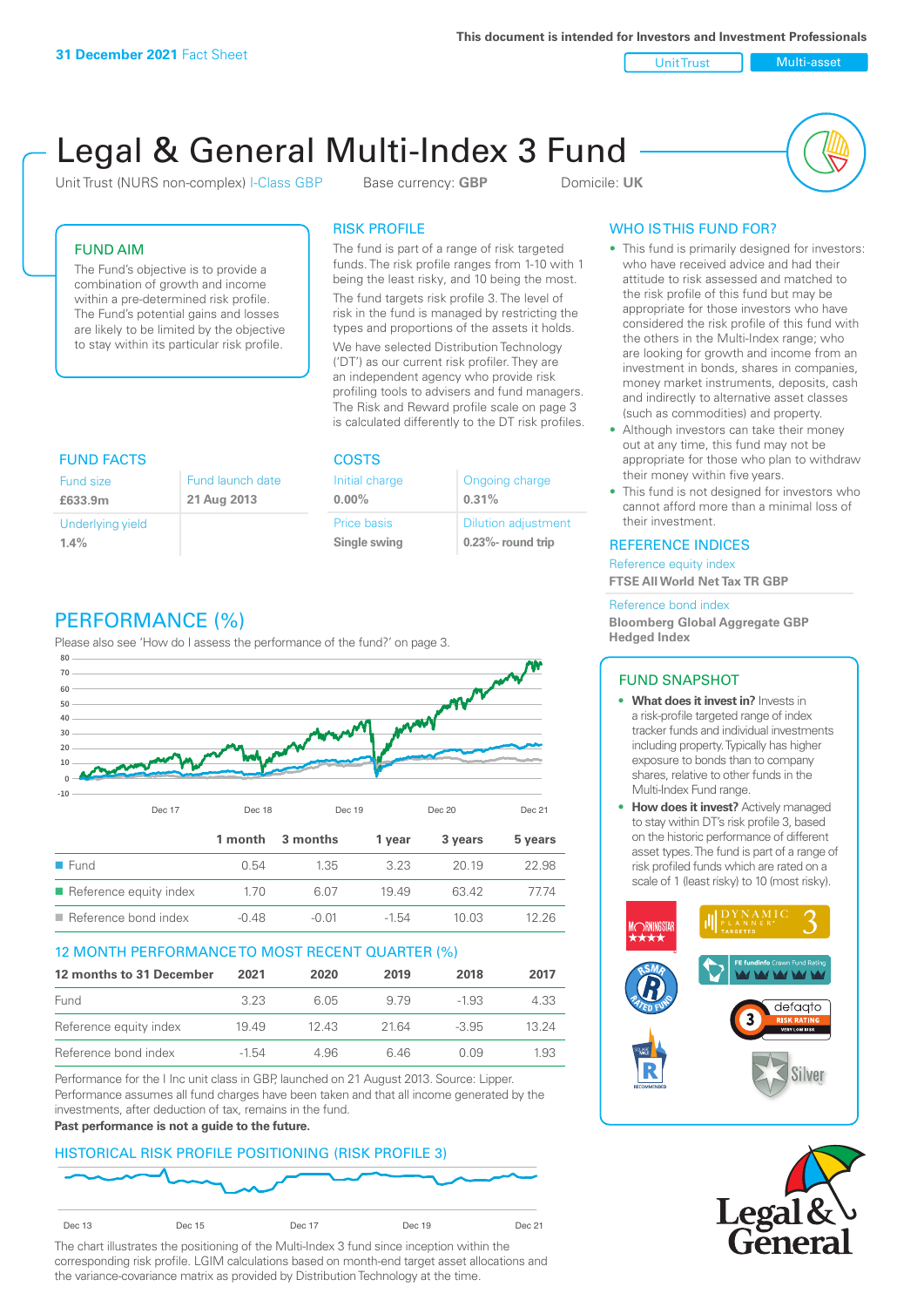# Legal & General Multi-Index 3 Fund

Unit Trust (NURS non-complex) I-Class GBP

# PORTFOLIO BREAKDOWN

All data source LGIM unless otherwise stated. Totals may not sum due to rounding.





### FUND MANAGERS

The fund managers have responsibility for managing the multi-index fund range. They are part of the Multi-Asset Funds (MAF) team in LGIM. This team focuses on designing and managing multi-asset funds that are tailored to match the specific objectives of various client types. The team sits within a wider Asset Allocation team which combines both depth of experience with a broad range of expertise from different fields, including fund management, investment consulting and risk management roles.

# TOP 10 HOLDINGS (%)

| Cash                                        | 16.0 |
|---------------------------------------------|------|
| L&G All Stocks Gilt Index Trust             | 13.5 |
| L&G Sterling Corporate Bond Index Fund      | 8.5  |
| <b>LGIM Global Corporate Bond Fund</b>      | 7.0  |
| L&G UK Index Trust                          | 5.0  |
| L&G Japan Index Trust                       | 3.5  |
| L&G US Index Trust                          | 3.3  |
| L&G Global Infrastructure Index Fund        | 2.8  |
| L&G Global Inflation Linked Bond Index Fund | 2.5  |
| L&G Global Emerging Markets Index Fund      | 2.5  |